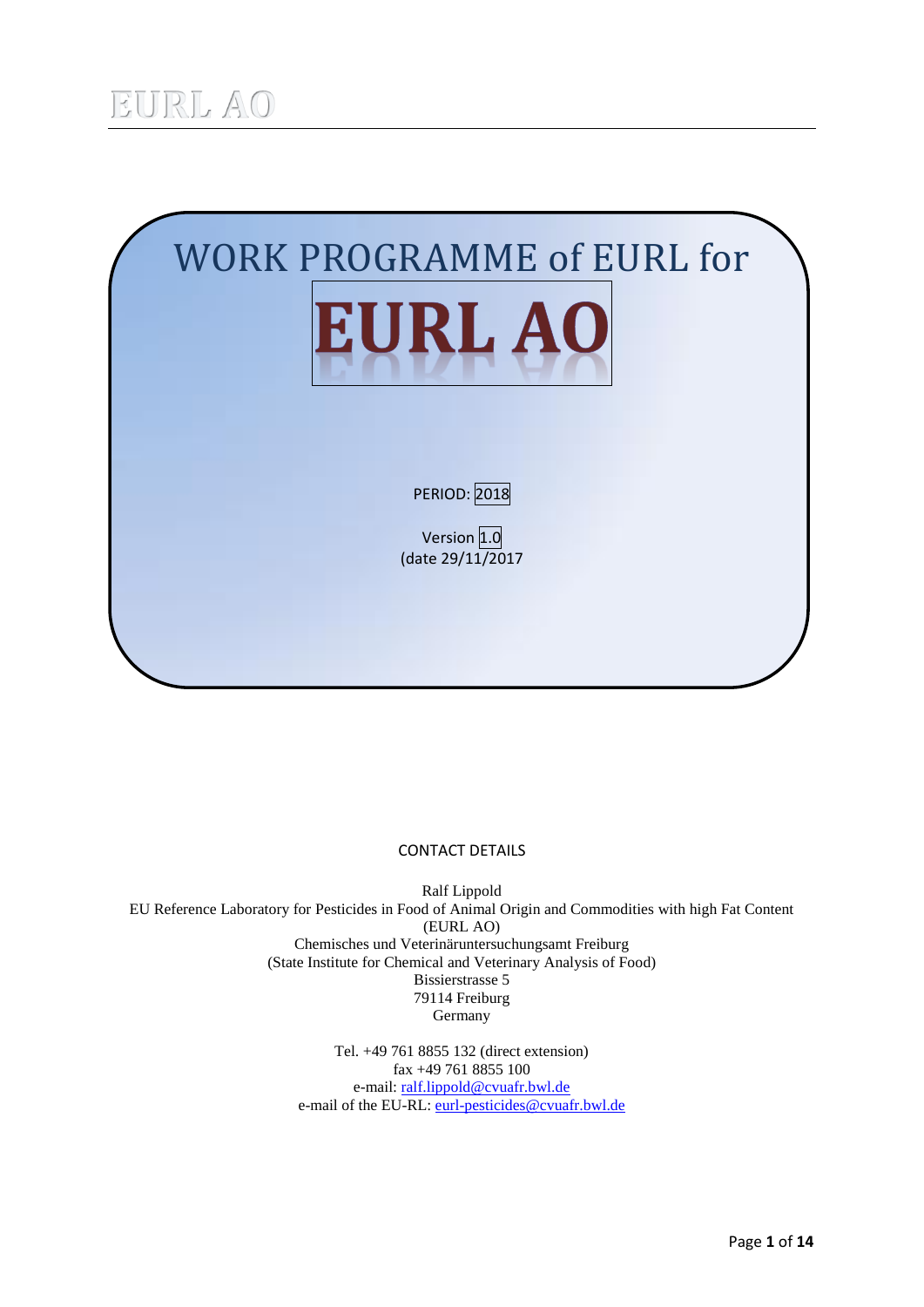## **SUMMARY**

| <b>ACTIVITIES</b>                                                                                   |
|-----------------------------------------------------------------------------------------------------|
| 1. TO ENSURE AVAILABILITY AND USE OF HIGH QUALITY<br>METHODS AND TO ENSURE HIGH QUALITY PERFORMANCE |
| 2. TO PROVIDE SCIENTIFIC AND TECHNICAL ASSISTANCE TO                                                |
| 3. TO PROVIDE SCIENTIFIC AND TECHNICAL ASSISTANCE TO<br>THE EUROPEAN COMMISSION AND OTHER           |
| 4.                                                                                                  |
| 5.                                                                                                  |
|                                                                                                     |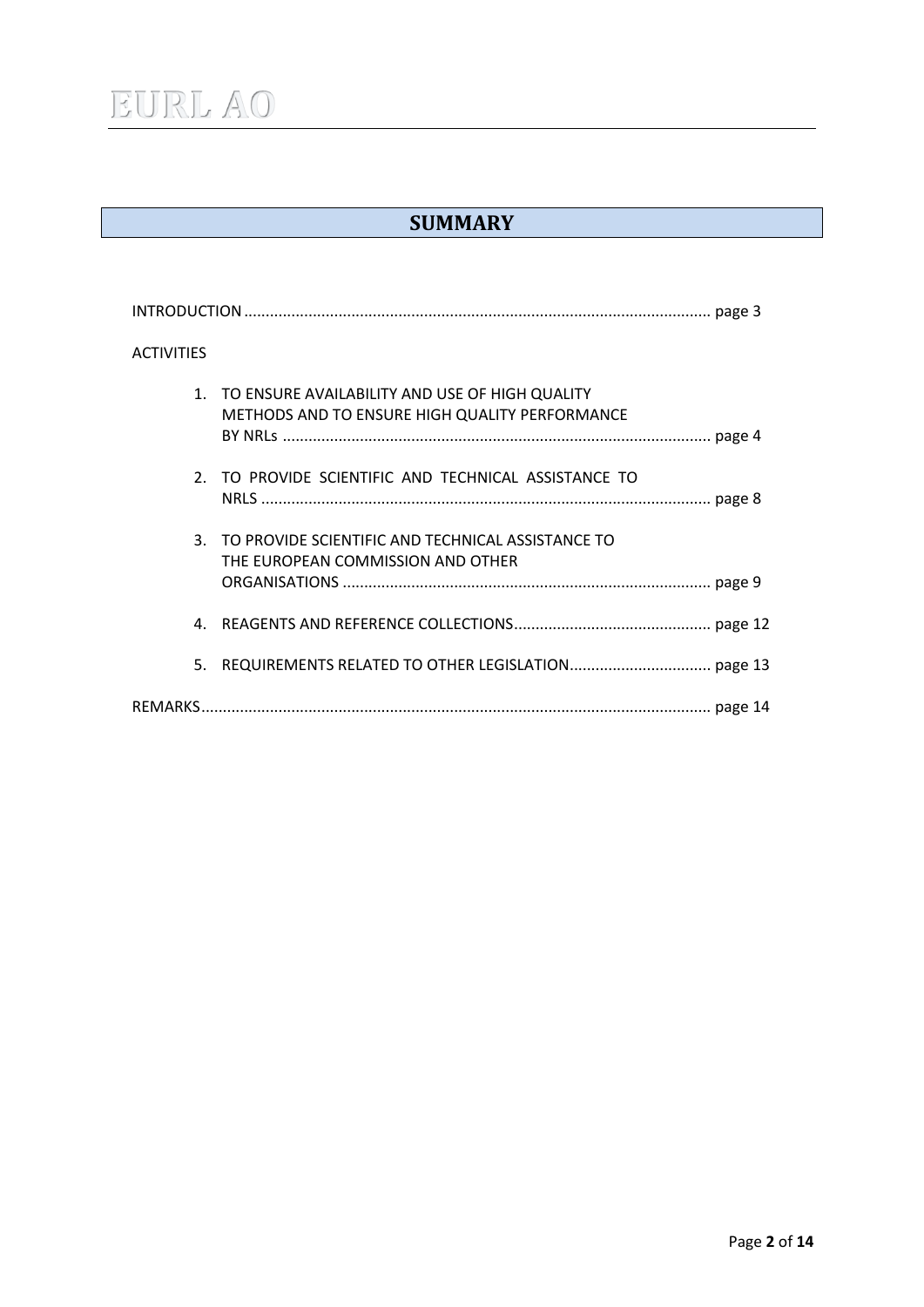## **INTRODUCTION**

(Regarding relevant regulations and functions)

**Regulation (EU) 625/2017 Art 94(2):**

**European Union reference laboratories designated in accordance with Article 93(1**) **shall be responsible for the following tasks insofar as they are included in the reference laboratories' annual or multiannual work programmes that have been established in conformity with the objectives and priorities of the relevant work programmes adopted by the Commission in accordance with Article 36 of Regulation (EU) No 652/2014:** *(taking into account Art 147 of (EU) 625/2017)*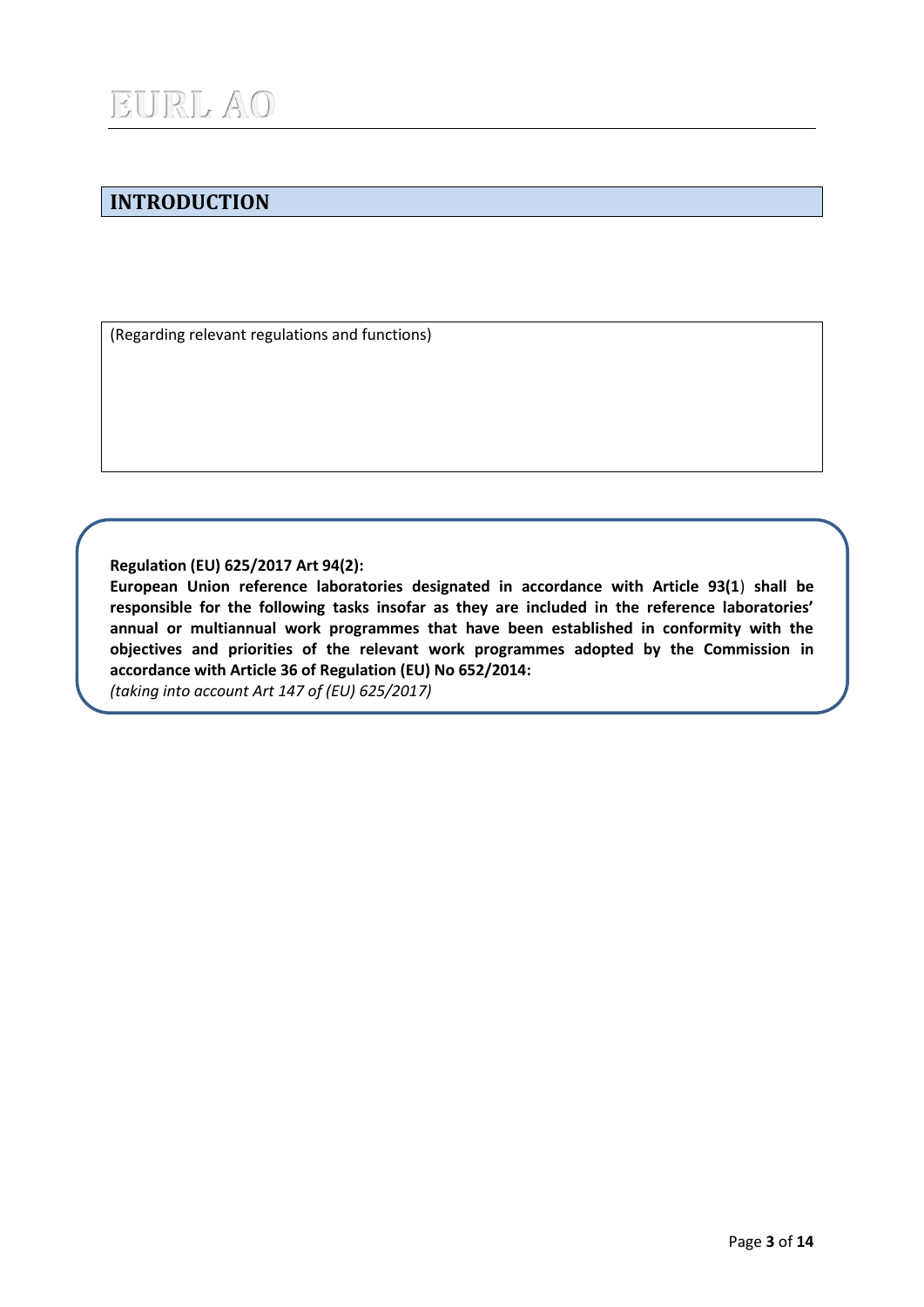

## **TO ENSURE AVAILABILITY AND USE OF HIGH QUALITY METHODS AND TO ENSURE HIGH QUALITY PERFORMANCE BY NRLs.**

Please, provided activities related to Regulation (EU) 2017/625: (Number of Sub-activity boxes can be adjusted by EURL)

- *Art. 94.2.a Providing national reference laboratories with details and guidance on the methods of laboratory analysis, testing or diagnosis, including reference methods.*
- *Art. 94.2.b Providing reference materials to national reference laboratories*
- *Art. 94.2.c Coordinating the application by the national reference laboratories and, if necessary, by other official laboratories of the methods referred to in point (a), in particular, by organising regular inter-laboratory comparative testing or proficiency tests and by ensuring appropriate follow-up of such comparative testing or proficiency tests in accordance, where available, with internationally accepted protocols, and informing the Commission and the Member States of the results and follow-up to the inter-laboratory comparative testing or proficiency tests.*
- *Art. 94.2.l Where relevant for their area of competence, cooperate among themselves and with the Commission, as appropriate, to develop methods of analysis, testing or diagnosis of high standards.*

Sub-activity 1.1 Scope-*Extension for* organochlorine, organophosphorous and pyrethroid pesticides

Objectives: Keeping methods up to date and assistance for NRLs extending their scope Description: Certain pesticides in food of animal origin and high fat commodities (mainly organochlorine, organophosphorous and pyrethroid pesticides) can be considered as introduced in the daily routine of NRLs. The evaluation of the results of EU Proficiency Tests (EUPTs) of the EURL-AO (EUPT AO-01 to AO-12) shows the progress achieved during the last 10 years. However, there is also further need for improvement for these groups. Therefore, the spectrum of analytes will be extended continuously.

Expected Output: support of NRLs (and OfLs), in particular in case of scope extension Duration: permanent task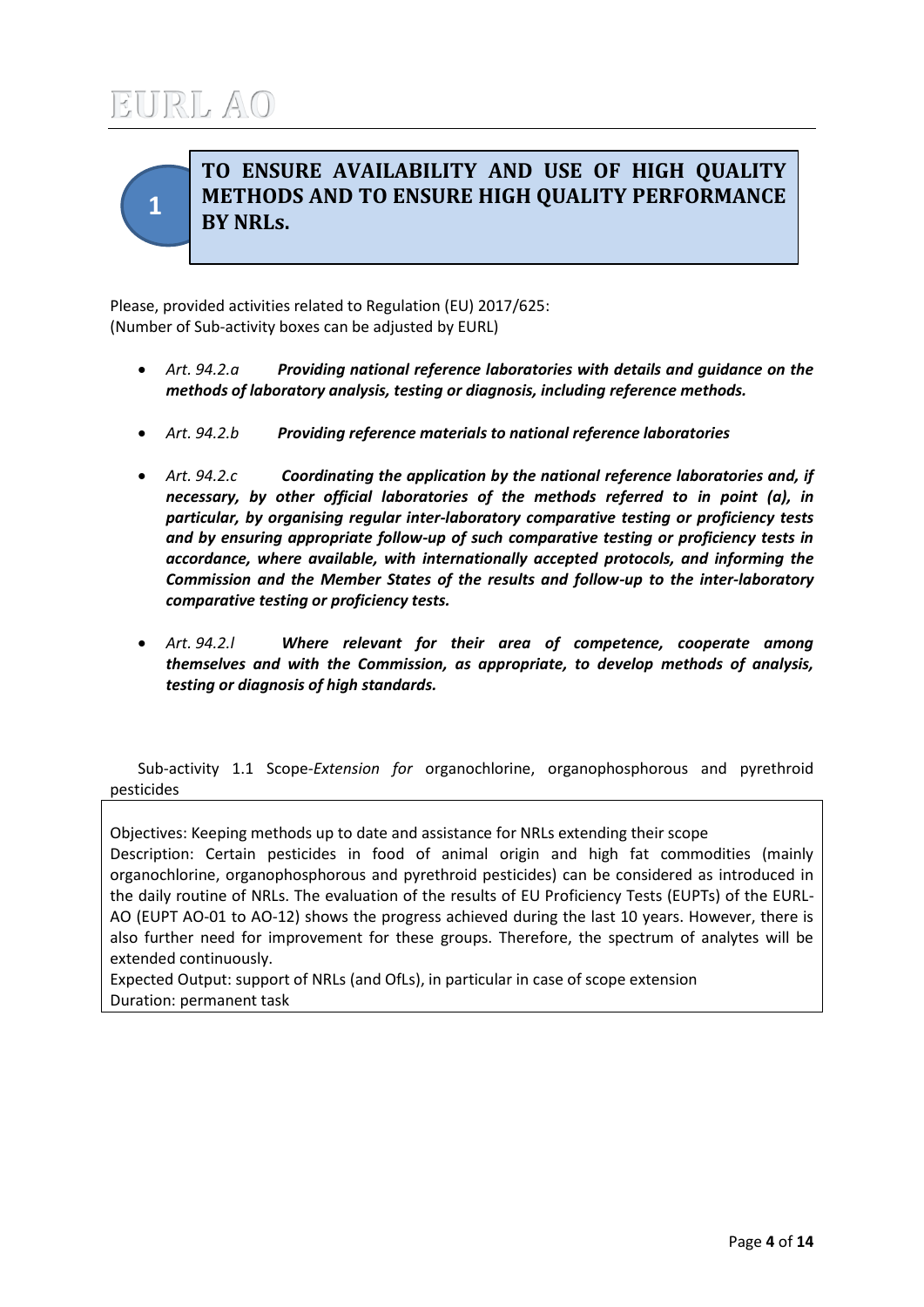#### Sub-activity 1.2 Extension of Commodity Groups for N*ew Method for GC amenable pesticide*

Objectives: The method developed in 2017 shall be extended to further commodity groups. Description: In 2017 EURL AO has developed a multi-residue method (MRM-method) based on QuChERS for analysis of GC amenable pesticides in liver and eggs applying GC-MS/MS. This work will be expanded to other matrices of interest e.g. milk powder and muscle. The results of the validation studies will be presented at the EPRW 2018 in Munich.

Expected Output: Output: support of NRLs (and OfLs), in particular in case of commodity extension Duration: up to 4 Months, to be performed before May 2018

### Sub-activity 1.3 Accurate Mass GC-MS and GC-MS/MS

Objectives: Applicability of GC accurate mass instrumentation couple in routine workload Description: For quantification methods based on GC- or LC-MS/MS detection are used as golden standard in pesticide routine analysis. In case of food of animal origin mainly less polar, often fat soluble pesticides are found. For screening of a higher number of pesticides the use of high resolution accurate screening instruments like GC or LC coupled ToF or Orbitrap can be used to check for MRL compliance of the samples. The information obtained can be used to re –analyse the sample in case of later findings. It is foreseen to compare GC-MS/MS with GC-Orbitrap results for the matrices milk powder and meat.

Expected Output: support of NRLs (and OfLs), in particular in case of decisions for buying new instrumention and introducing new technologies Duration: up to 6 Months

Sub-activity 1.4 *Standards of Metabolites and Inclusion in Multi Residue Methods*

Objectives: Availability of Standards for Metabolites of Pesticides and the possibility of their Inclusion in Multi Residue Methods

Description: The MRL definition includes for a quite number of pesticides metabolites of these pesticides. In many cases metabolites included in the residue definition are not commercially available. It is planned to check the availability of metabolites for pesticides in food of animal origin and store the data found in an Excel table. The Excel table will be made available for the network AO (EURL – NRL – OfL) in CIRCA BC.

This task will be done in cooperation with the German BVL.

In case of new standards of metabolites are available, the EURL AO will check whether there are amenable within a multi residue method.

Expected Output: support of NRLs (and OfLs), in particular in case of scope extension Duration: permanent task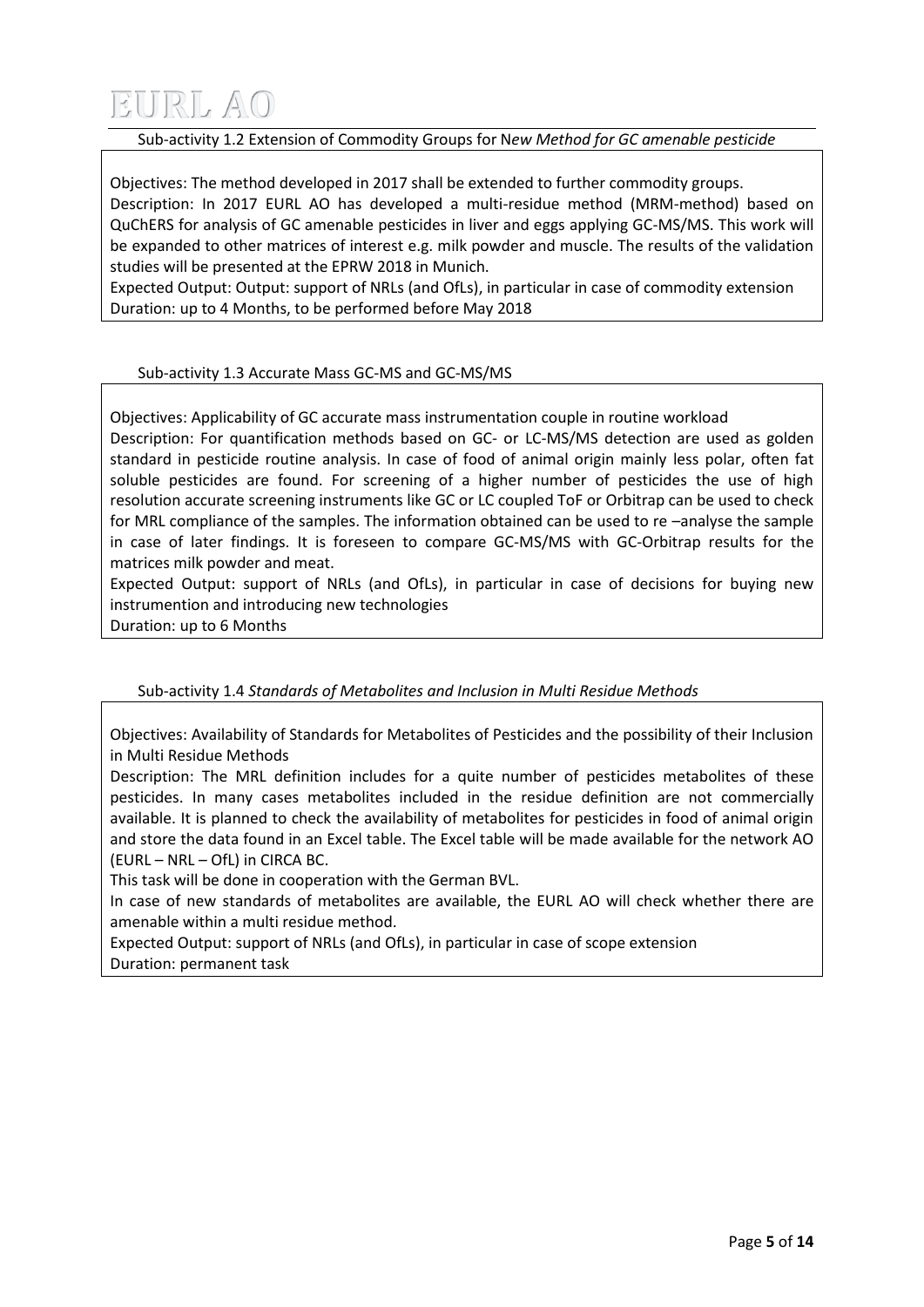#### Sub-activity 1.5 *Feeding study*

Objectives: Production of test material with real residues.

Description: The EURL AO will conduct two feeding studies for the matrices egg and fish in cooperation with EURL for Cereals and Feedingstuffs (EURL CF). Pesticide residues in feed can be transferred to the animals. For most feed/pesticide/animal combinations the transfer will not result in pesticide residue levels measurable in the animals. However, residues in eggs and in fish could be of interest. The following two task focus on this.

This is a continuation from the work programme 2016/17. It was difficult to find a partner for executing the study. The partner from the last feeding study will not overtake this task. Therefore a new partner has to be found. In 2018 a University will assist EURL AO and take over the part of feeding hen´s and the fishes.

Expected Output: support of Commission, EFSA, NRLs (and OfLs), in particular in case of pesticides and metabolites to be present in samples. Test Items for checking the extractability of the residues from the matrix (task in 2019).

Duration: less than 1 month in 2018

### Sub-activity 1.6 *Evaluation of Background of Extracts*

Objectives: Evaluation of the Clean-up Efficiency

Description: Application of the multi-residue method (MRM-method) based on QuChERS for analysis of GC amenable pesticides in in2017 applying GC-MS/MS. The extracts will be analysed with scanning accurate mass systems. The resulting data (chromatograms) will be evaluated to get information about the density of matrix components being present through the whole chromatogram. The information will be used for interpretation of matrix effects and for improvement of the clean-up with the aim to reduce matrix effects in GC- and LC-MS for a better quantification.

Expected Output: support of NRLs (and OfLs), to avoid false qualitative (negative) and quantitative results.

Duration: about 1 month in 2018

Sub-activity 1.7 *Test Material Service (Art. 94.2.b)*

Objectives: Providing Test Material for the Internal Quality Control

Description: Rest overs from previous EUPT AO will be offered to NRLs (and OfLs) via CIRCA BC to be used for the internal quality control.

Expected Output: support of NRLs (and OfLs), to check the quality of their methods. Duration: permanent task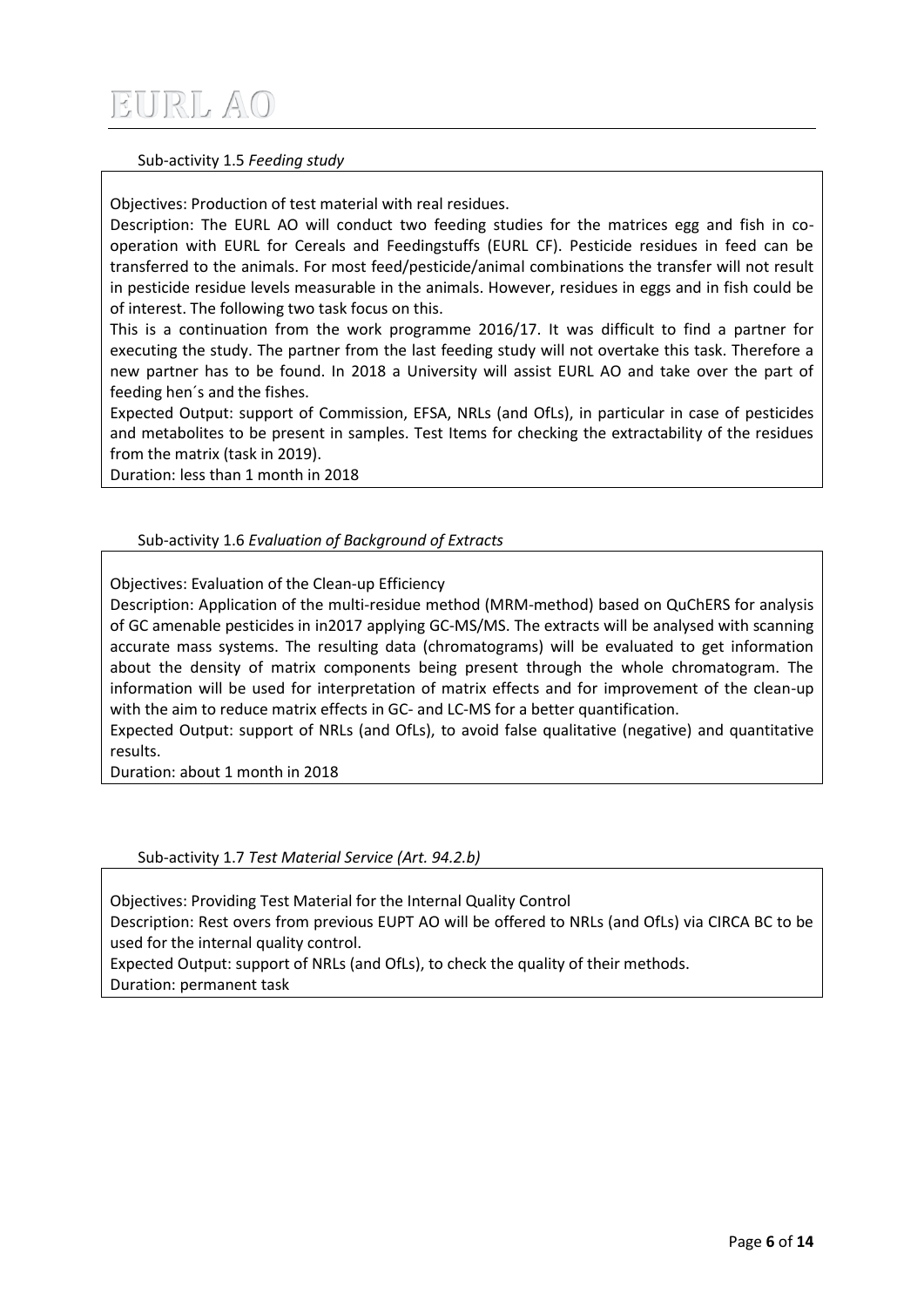#### Sub-activity 1.8 *EUPT AO-13 (Art. 94.2.c)*

Objectives: Performing of a High Quality Proficiency Test

Description: Performance of a proficiency test (EUPT) for MRM-pesticides. EUPT AO-13 will be performed with all NRLs and OfLs of the EU Member States and Associated States. It is designed for 90 to 130 participating laboratories (intention 110: 28 NRLs, 78 EU-OFLs, 2 EFTA laboratories, 1 Candidate State laboratory and 1 Third Country laboratory) and the target analytes lists will comprise about 50 to 80 MRM-pesticides (intention 65). The PT will be performed and evaluated in accordance with the General Protocol for EU proficiency tests for pesticide residues in food and feed. The time schedule will be coordinated with the other pesticide EURLs and the Commission to avoid overlapping periods.

Expected Output: Improvement of the quality assurance and reliability of analysis. Duration: permanent task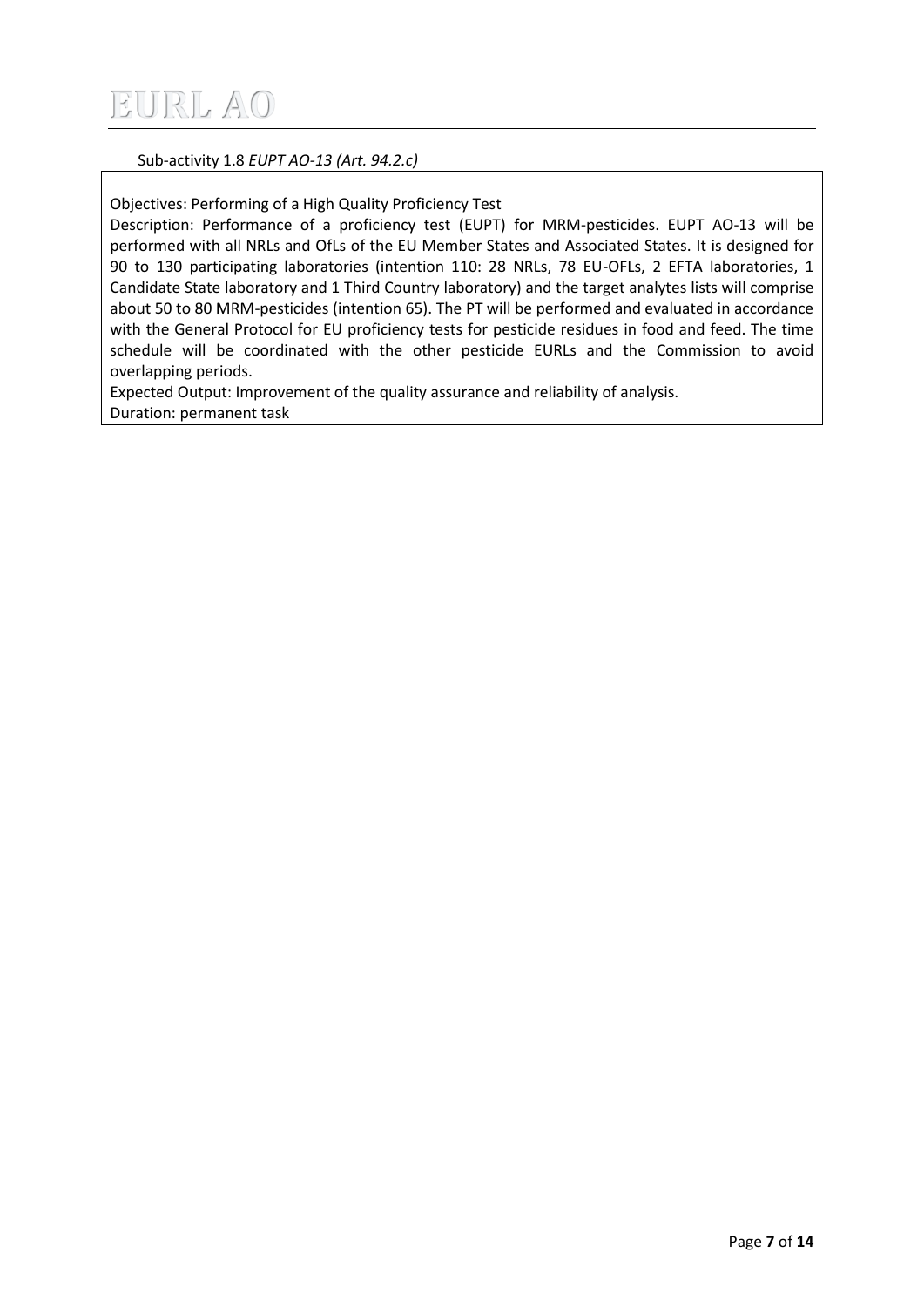**2**

## **TO PROVIDE SCIENTIFIC AND TECHNICAL ASSISTANCE TO NRLs**

Please, provided activities related to Regulation (EU) 2017/625: (Number of Sub-activity boxes can be adjusted by EURL)

- *Art. 94.2.d Coordinating practical arrangements necessary to apply new methods of laboratory analysis, testing or diagnosis, and informing national reference laboratories of advances in this field.*
- $\bullet$
- *Art. 94.2.e Conducting training courses for staff from national reference laboratories and, if needed, from other official laboratories, as well as of experts from third countries.*
- $\bullet$
- *Art. 94.2.g Providing information on relevant national, Union and international research activities to national reference laboratories.*

Sub-activity 2.1 *Workshop with NRLs AO; Art. 94.2.d and 94.2.g*

**Objectives:** Discussion of EUPT AO-13 and general Exchange of Information **Description**: The workshop in Freiburg will allow the comprehensive exchange of information on the results of EUPT AO-13. In addition, also other important analytical developments and aspects of general importance will be exchanged. Number of participants: 32 (28 NRLs, 4 experts) **Expected Output**: Comprehensive exchange of information and strengthening of the cooperation between the EURL, NRLs and COM **Duration**: permanent task

Sub-activity 2.2 *Training Workshop (Art. 94.2.e)*

**Objectives**: Training of methods and evaluation **Description**: A training course will be offered at the EURL (after or before the workshop 2.1). **Expected Output**: Exchange of knowledge **Duration**: Permanent Task

Sub-activity 2.3 *Visit of a NRL (Art. 94.2.e)*

**Objectives**: Visit of a NRL with obvious analytical problems **Description**: An NRL with obvious analytical difficulties will be visited allowing to identify problems directly in the laboratory – according to the experience, the identification of the real reason for underperformance is difficult on basis of questionnaires and/or exchange of emails and phone calls. **Expected Output**: most efficient support of this NRL **Duration**: permanent task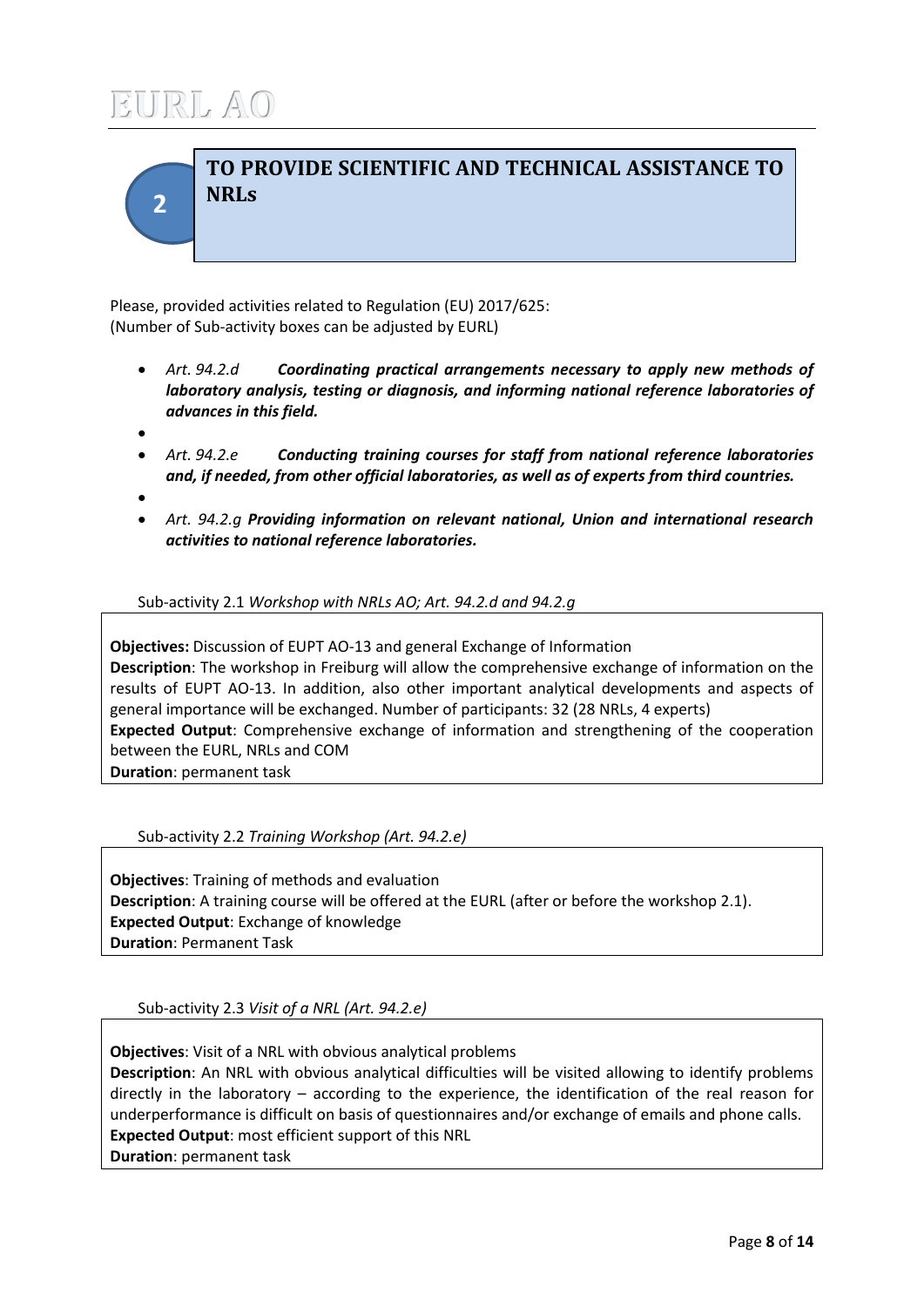

## **TO PROVIDE SCIENTIFIC AND TECHNICAL ASSISTANCE TO THE EUROPEAN COMMISSION AND OTHER ORGANISATIONS**

Please, provided activities related to Regulation (EU) 2017/625: (Number of Sub-activity boxes can be adjusted by EURL)

- *Art. 94.2.f Providing scientific and technical assistance to the Commission within the scope of their mission.*
- *Art. 94.2.h Collaborating within the scope of their mission with laboratories in third countries and with the European Food Safety Authority (EFSA), the European Medicines Agency (EMA) and the European Centre for Disease Prevention and Control (ECDC).*
- *Art. 94.2.i Assisting actively in the diagnosis of outbreaks in Member States of foodborne, zoonotic or animal diseases, or of pests of plants, by carrying out confirmatory diagnosis, characterisation and taxonomic or epizootic studies on pathogen isolates or pest specimens.*

### Sub-activity 3.1 *Technical and Financial Report for 2016 and 2017, Art. 94.2.f)*

**Objectives:** Compilation of the Technical and Financial Report for 2016 and 2017 **Description**: to be submitted by 31 March 2018 **Expected Output**: Information of the Commission's services **Duration**: permanent task

Sub-activity 3.2 *Planned activities and estimated budget for 2019 onwards, Art. 94.2.f)*

**Objectives***:* Compilation of the planned activities and estimated budget for 2019 (or 2019-2021, depending on the EU Regulations) **Description**: to be submitted possibly by 1 September 2018 **Expected Output**: Information of the Commission's services **Duration**: permanent task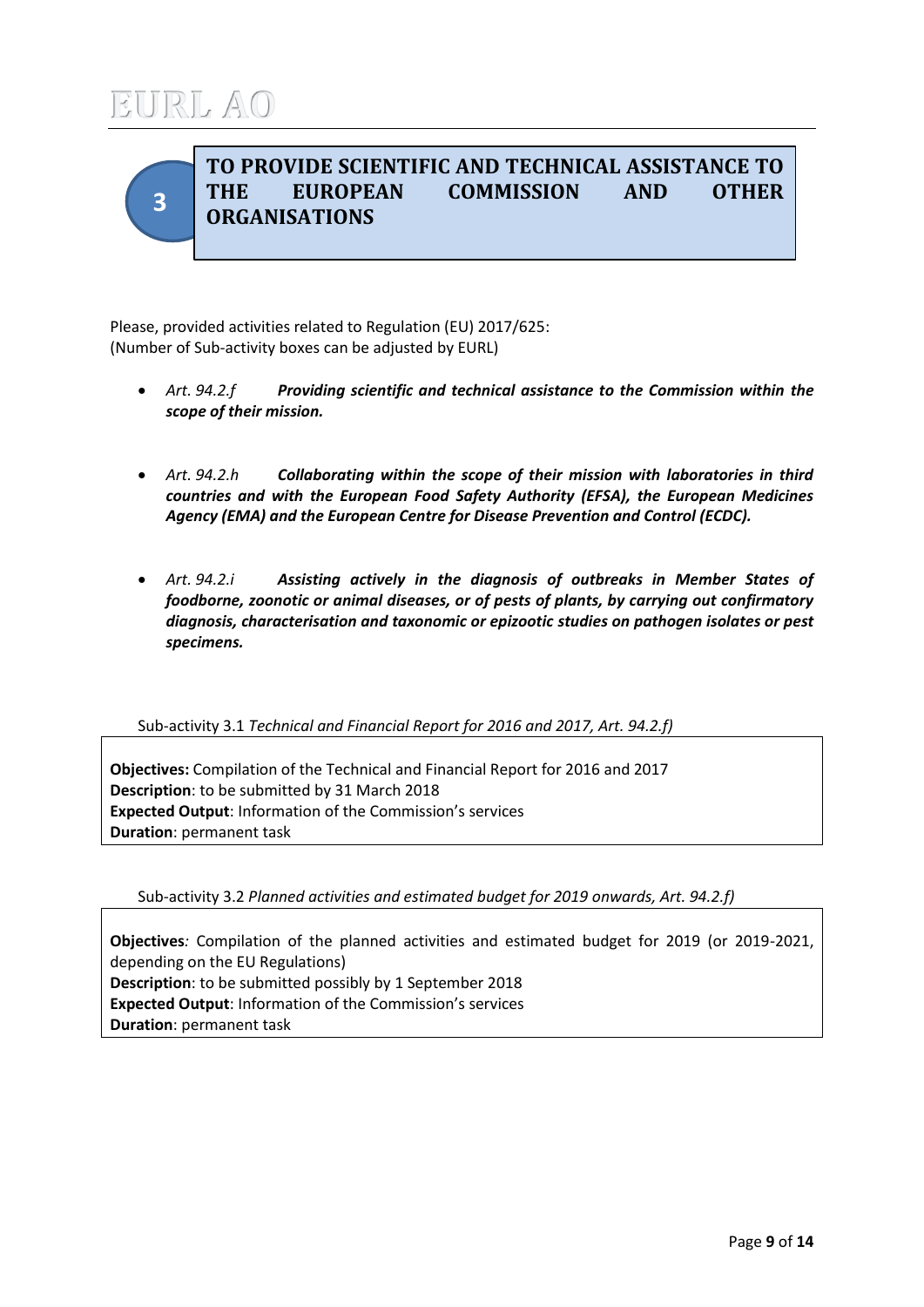Sub-activity 3.3 *NRL-OfL-Contacts¸ (Art. 94.2.f)*

**Objectives**: Maintenance of contacts to official laboratories (OFLs) National Reference Laboratories (NRLs)

**Description**: For the EURL/NRL network, the list of all NRLs and contact points in the field "pesticides in food of animal origin and commodities with high fat content" will be kept updated. In addition, all OfLs as reported by the NRLs will be added to this list and will be made available to the Commission and NRLs. This task will be performed in close cooperation with the EURL for Single Residue Methods (EURL SRM).

**Expected Output**: Transparency on NRLs and OfLs, Clarification on inclusion of OfLs in EUPTs **Duration**: permanent task

#### Sub-activity 3.4 Support of Commission and EFSA including Article *12 Proposals (Art. 94.2.f)*

Objectives: Support of Commission and EFSA

Description: Scientific support to the Commission and EFSA as regards the evaluation of possible applicability of proposed post-registration methods in routine analysis laboratories and residue definitions, esp. in the case of Art. 12 proposals.

Expected Output: Improvement of MRL settings

Duration: permanent task

#### Sub-activity 3.5 *Documentation services I (Art. 94.2.f)*

**Objectives**: Maintenance of EURL

**Description**: Maintenance of the EURL-website in cooperation with the other EURLs for pesticide residues, exchange of information via the website and updating on regular basis with the particular aim of disseminating information to NRLs. Information about important improvements of analytical methodology and major changes in EU legislation.

**Expected Output**: Exchange of information

**Duration**: permanent task

Sub-activity 3.6 *(Documentation services II (Art. 94.2.f)*

**Objectives**: Maintenance of CIRCA BC platform **Description**: Maintenance of the CIRCA-BC Domain in cooperation with the other EURLs for pesticide residues; continuous provision of the status of the enrolled members. **Expected Output**: Exchange of information **Duration**: permanent task

Sub-activity 3.7 *Co-ordinating meetings I (Art. 94.2.f)*

**Objectives**: Participation in annual co-ordinating meetings and general management activities of the EURLs for Pesticides

**Description**: Inter-EURL-meetings in some cases in presence of DG-SANTE representatives will be carried out with the aim to discuss, plan, coordinate or evaluate EURL-activities such as the preparation of work programs, EUPTs or web-applications. In certain cases online-meetings or teleconferences will be carried out. Date and place of these events will be decided later.

**Expected Output**: Coordination of the work of the 4 EURLs for pesticides

**Duration**: permanent task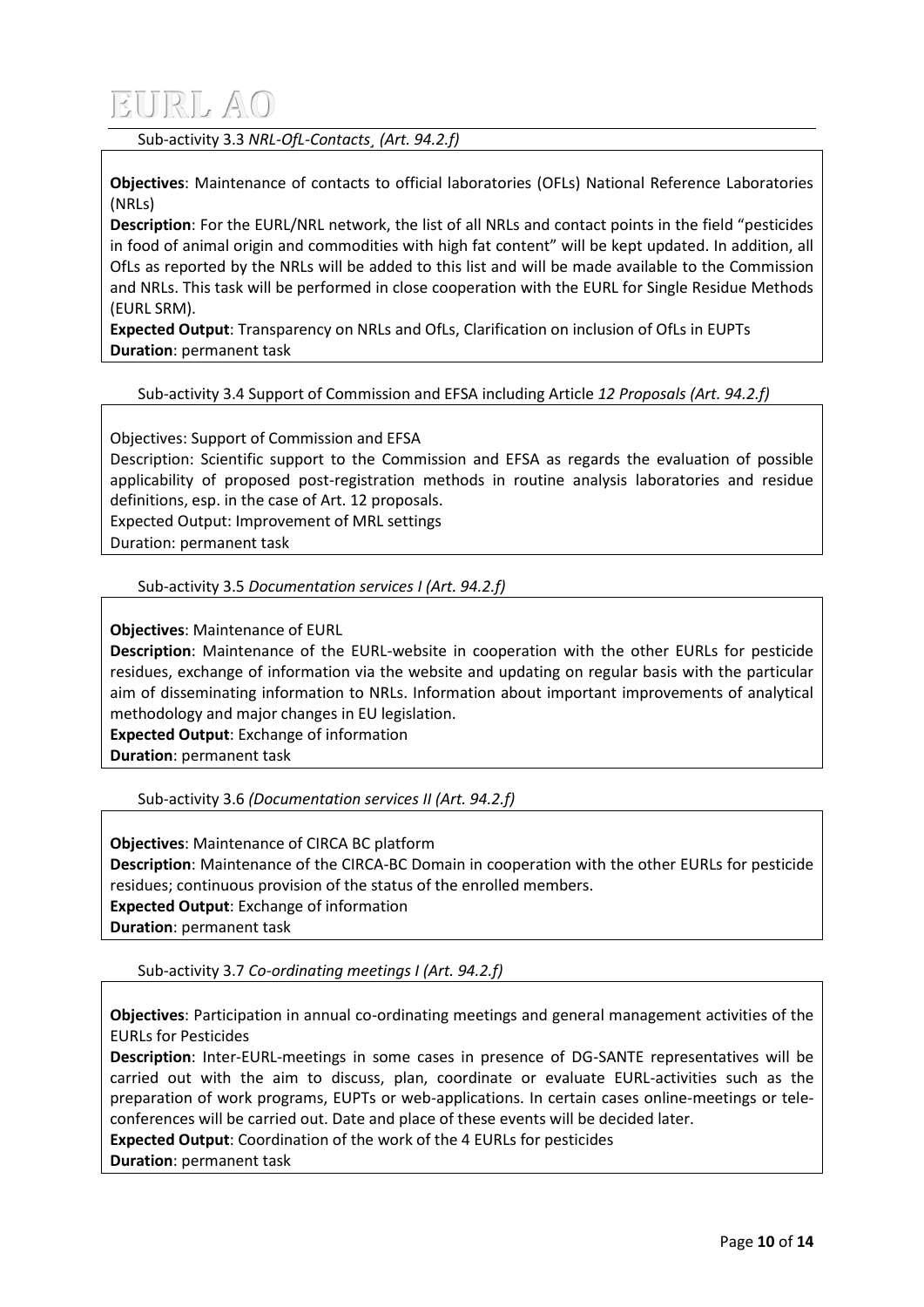Sub-activity 3.8 *Co-ordinating meetings II (Art. 94.2.f)*

**Objectives**: Participation in annual co-ordinating meetings and general management activities of the Commission

**Description**: If planned by the Commission, participation in annual co-ordinating meetings and general management activities of the Commission (e.g. meetings between COM and directors of EURLs or between COM and the new EURLs for contaminants**)**

**Expected Output**: Exchange of relevant information

**Duration**: permanent task

Sub-activity 3.9 *International Cooperation (Art. 94.2.h)*

**Objectives**: Cooperation with international organizations, in particular EFSA, CEN, WHO and UNEP, and other institutes, and dissemination of information

**Description**: If required, cooperation with international organizations**,** also for harmonization of requirements in the field of Pesticidess analysis), where necessary; participation in EPRW 2018 and other conferences for dissemination of information and achievements of the EURL

**Expected Output**: Exchange of relevant information

**Duration**: permanent task

Sub-activity 3.10 *Scientific Committee for EUPT (Art. 94.2.f)*

**Objectives**: Harmonized EUPTs for Pesticide Residues **Description**: Online and mail discussions about matrices and target lists for EUPTs. Participation in all meetings to discuss and evaluate EUPT results, and overall PT-performance. **Expected Output**: Harmonized Procedures for EUPTs **Duration**: permanent task

Sub-activity 3.11 *Scientific Committee for the SANTE Document (Art. 94.2.f)*

**Objectives**: Harmonized Analytical Quality Control for Pesticide Residue Analysis **Description**: Contribute in the revision of "Method Validation and Quality Control Procedures for Pesticide Residue Analysis in Food and Feed": Participation in all meetings of the Advisory Group for the improvement of the document and contributions by mail contacts.

**Expected Output**: Harmonized Procedures for Analytical Quality Control in Pesticide Residue Analysis **Duration**: permanent task

Sub-activity 3.12 *Analytical and Scientific Support for NRLs (Art. 94.2.f)*

**Objectives**: Solving of Analytical Problems and Interpretation of Data / Documents **Description**: General scientific information will be provided to NRLs. In particular in case of problems, NRLs will be supported with methods for MRM-pesticides. In certain cases also the analytes could be supplied (e.g. in case of lack of information about pesticides and the availability of the standards, degradation of standards).

**Expected Output**: Improvement of the Analytical Quality Control and the Interpretation of Results. **Duration**: permanent task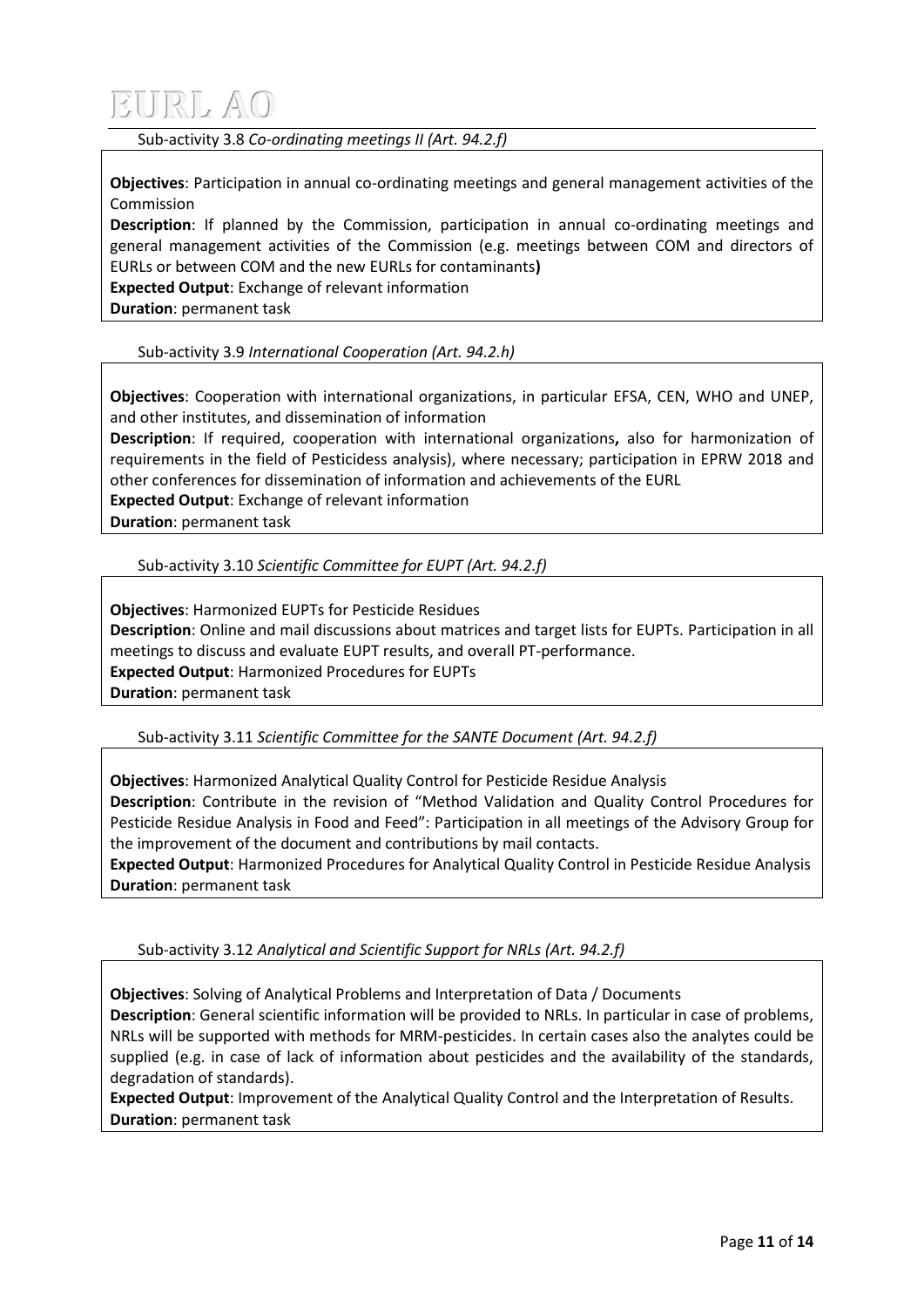

Please, provided activities related to Regulation (EU) 2017/625: (Number of Sub-activity boxes can be adjusted by EURL)

- *Art. 94.2.*j *Coordinating or performing tests for the verification of the quality of reagents and lots of reagents used for the diagnosis of foodborne, zoonotic or animal diseases and pests of plants.*
- - *Art. 94.2.k Where relevant for their area of competence, establishing and maintaining: i. reference collections of pests of plants and/or reference strains of pathogenic agents;*
		- *ii. reference collections of materials intended to come into contact with food used to calibrate analytical equipment and provide samples thereof to national reference laboratories;*
		- *iii. up-to-date lists of available reference substances and reagents and of manufacturers and suppliers of such substances and reagents.*

### **Not applicable**

Sub-activity 4.1 *(name of Sub-activity)*

Objectives: Description: Expected Output: Duration: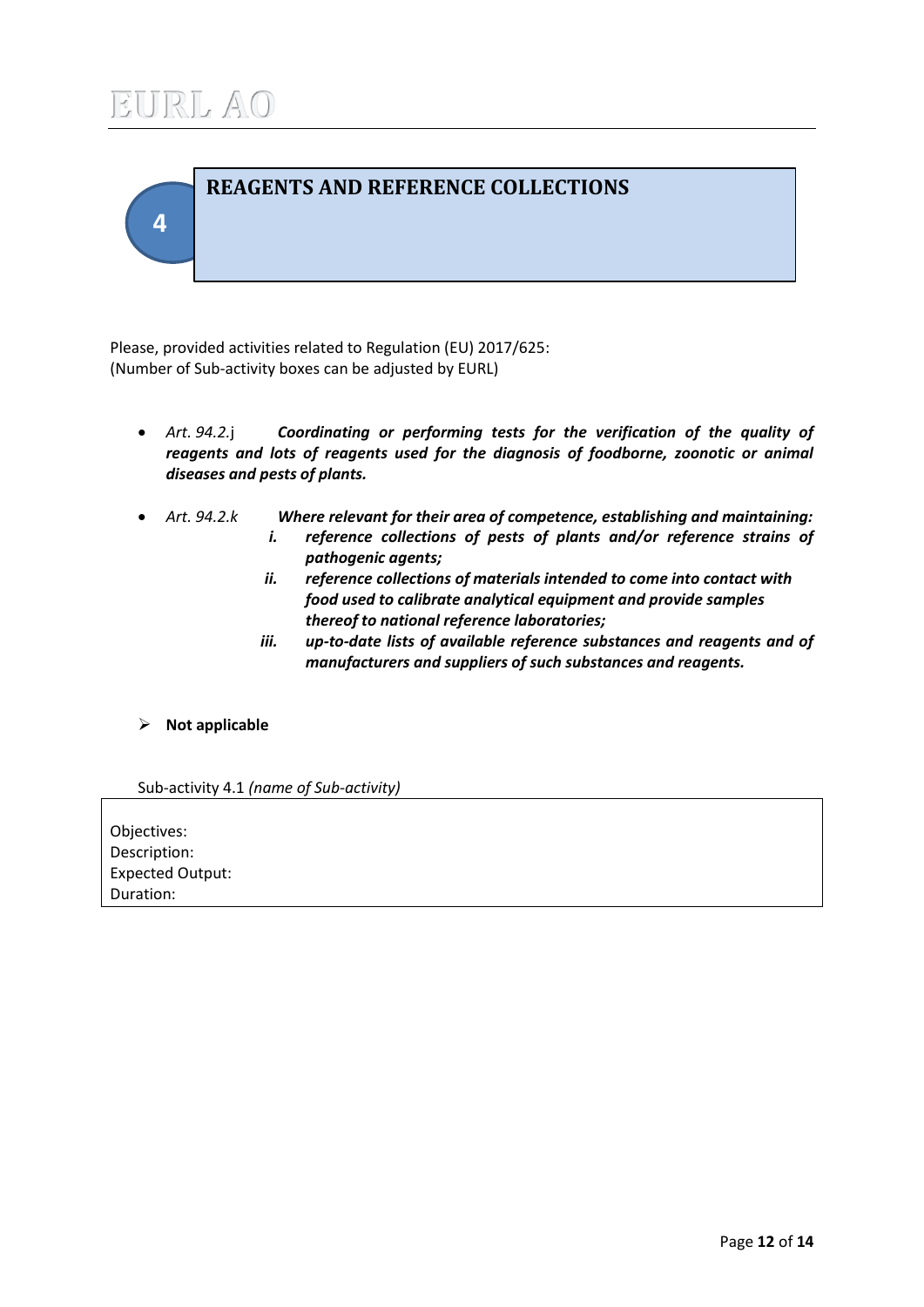

# **5 REQUIREMENTS RELATED TO OTHER LEGISLATION**

Please specify applicable legislation: (Number of Sub-activity boxes can be adjusted)

### **Not applicable**

Sub-activity 5.1 *(name of Sub-activity)*

Objectives: Description: Expected Output: Duration: